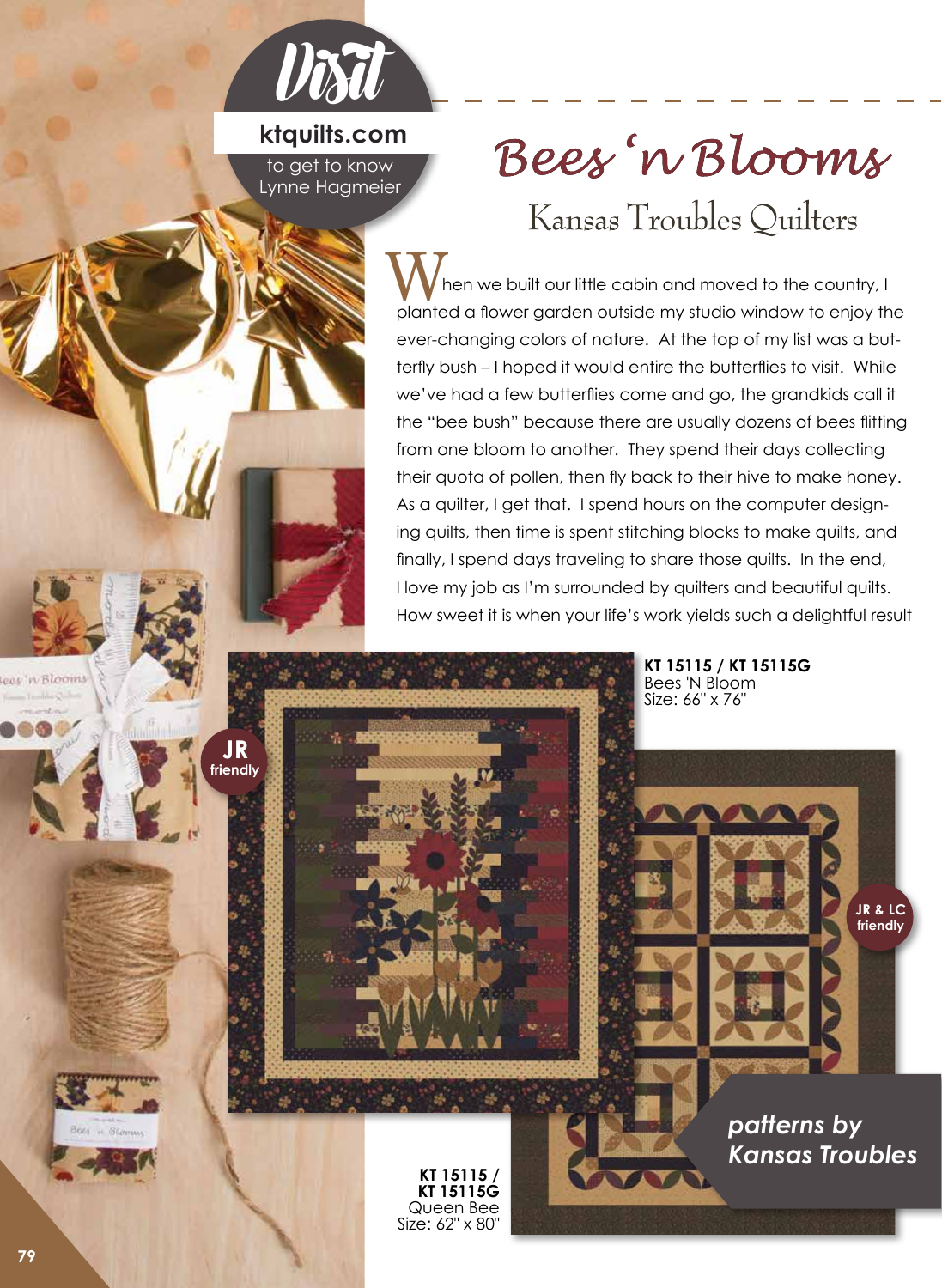## modafabrics.com<br>
March Delivery





9491 11

9493 11

Tan



9495 11

ż A ň s ds.

9494 11\*

Tan







9490 11\*



9493 21\*



9496 21



9492 12\*





9493 12\*



9494 12



9496 12

**KT 55026 / KT 55026G** Buzzz Size: 38" x 38"



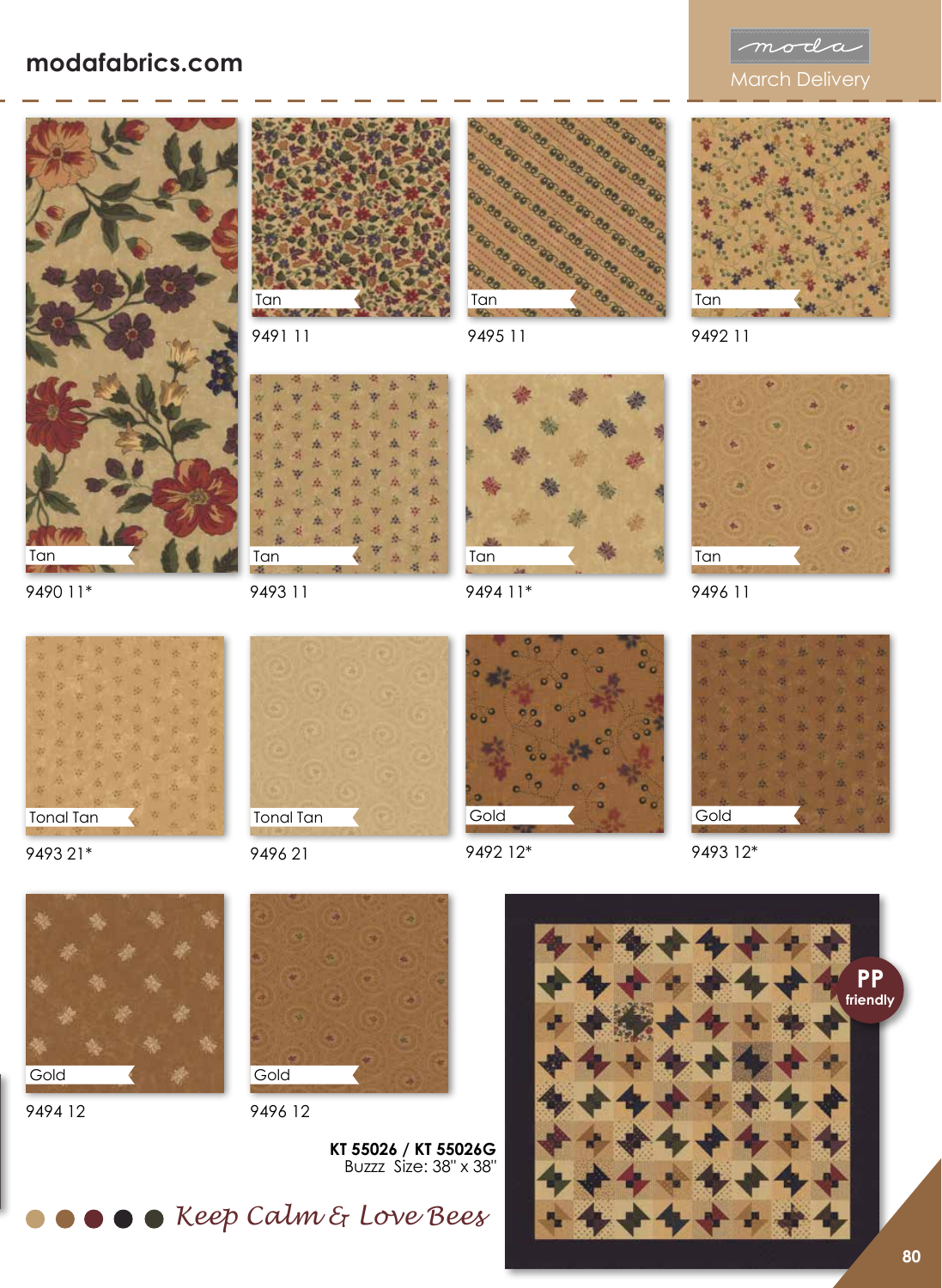

March Delivery









9495 14



9496 14



9493 14



9491 14 \*

**KT 15115 / KT 15115G**



9494 14\*



9494 17



9492 17





9495 17\*



9493 17\*



**KT 15115 / KT 15115G** Makin' Honey Size: 24" x 27"



www.modafabrics.com